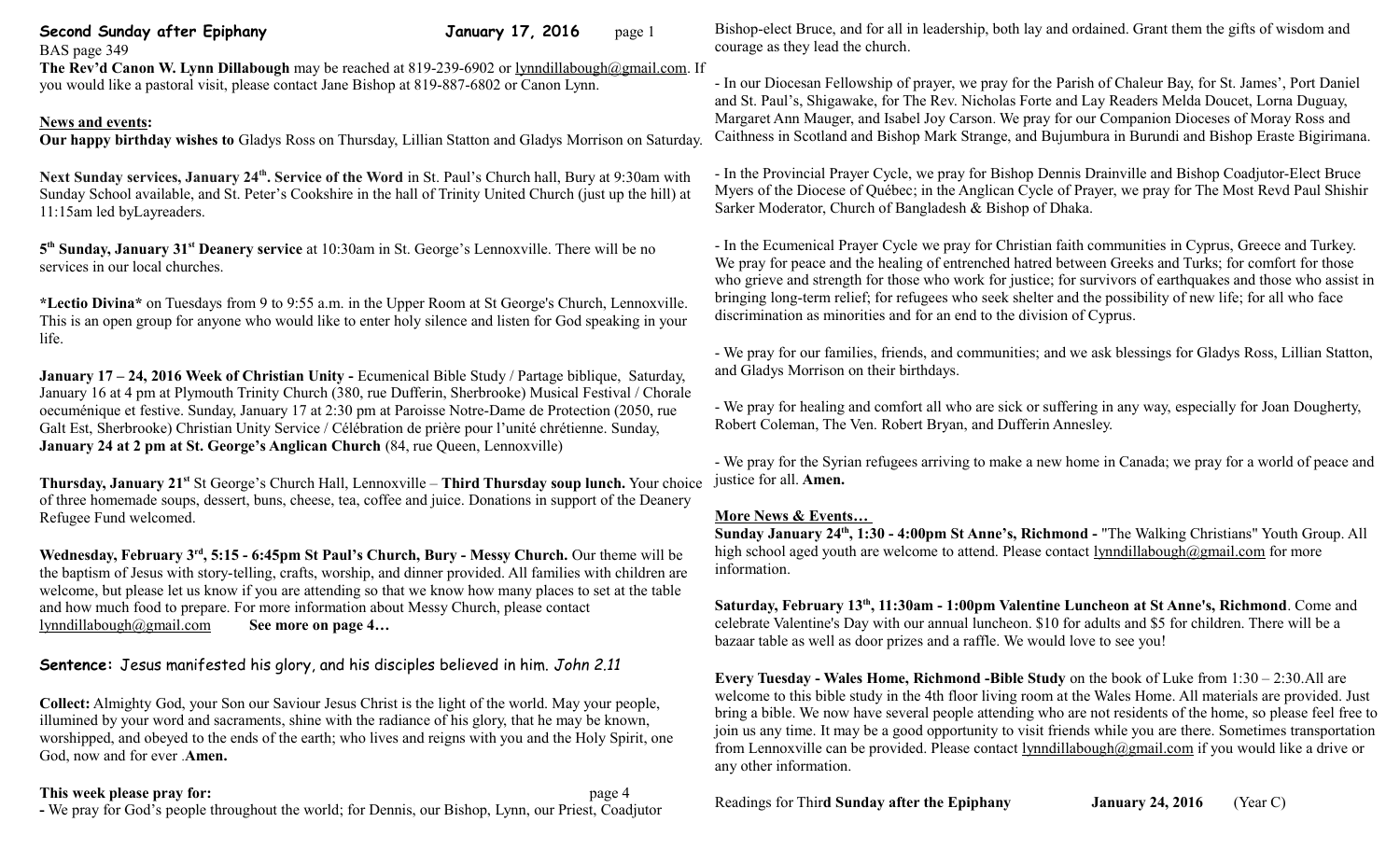A Reading from the Book of Nehemiah...All the people gathered together into the square before the Water scroll of the prophet Isaiah was given to him. He unrolled the scroll and found the place where it was Gate. They told the scribe Ezra to bring the book of the law of Moses, which the Lord had given to Israel.<sup>2</sup>Accordingly, the priest Ezra brought the law before the assembly, both men and women and all who could hear with understanding. This was on the first day of the seventh month.<sup>3</sup>He read from it facing the square before the Water Gate from early morning until midday, in the presence of the men and the women and those who could understand; and the ears of all the people were attentive to the book of the law. <sup>5</sup>And Ezra opened the book in the sight of all the people, for he was standing above all the people; and when he opened it, all the people stood up.<sup>6</sup>Then Ezra blessed the Lord, the great God, and all the people answered, "Amen, Amen," lifting up their hands. Then they bowed their heads and worshiped the Lord with their faces to the ground.<sup>8</sup>So they read from the book, from the law of God, with interpretation. They gave the sense, so that the people understood the reading. <sup>9</sup>And Nehemiah, who was the governor, and Ezra the priest and scribe, and the Levites who taught the people said to all the people, "This day is holy to the Lord your God; do not mourn or weep." For all the people wept when they heard the words of the law.<sup>10</sup>Then he said to them, "Go your way, eat the fat and drink sweet wine and send portions of them to those for whom nothing is prepared, for this day is holy to our Lord; and do not be grieved, for the joy of the Lord is your strength." *Nehemiah 8:1-3, 5-6, 8-10*

## **Psalm 19 BAS page 725**

**A Reading from the First Letter of Paul to the Corinthians…**<sup>12</sup>Just as the body is one and has many members, and all the members of the body, though many, are one body, so it is with Christ.<sup>13</sup>For in the one Spirit we were all baptized into one body—Jews or Greeks, slaves or free—and we were all made to drink of one Spirit.<sup>14</sup>Indeed, the body does not consist of one member but of many.<sup>15</sup>If the foot would say, "Because I am not a hand, I do not belong to the body," that would not make it any less a part of the body.<sup>16</sup>And if the ear would say, "Because I am not an eye, I do not belong to the body," that would not make it any less a part of the body.<sup>17</sup>If the whole body were an eye, where would the hearing be? If the whole body were hearing, where would the sense of smell be?  $18$ But as it is, God arranged the members in the body, each one of them, as he chose.<sup>19</sup>If all were a single member, where would the body be? <sup>20</sup>As it is, there are many members, yet one body.<sup>21</sup>The eye cannot say to the hand, "I have no need of you," nor again the head to the feet, "I have no need of you."<sup>22</sup>On the contrary, the members of the body that seem to be weaker are indispensable, <sup>23</sup> and those members of the body that we think less honourable we clothe with greater honour, and our less respectable members are treated with greater respect;<sup>24</sup>whereas our more respectable members do not need this. But God has so arranged the body, giving the greater honour to the inferior member,<sup>25</sup>that there may be no dissension within the body, but the members may have the same care for one another.<sup>26</sup>If one member suffers, all suffer together with it; if one member is honoured, all rejoice together with it. <sup>27</sup>Now you are the body of Christ and individually members of it.<sup>28</sup>And God has appointed in the church first apostles, second prophets, third teachers; then deeds of power, then gifts of healing, forms of assistance, forms of leadership, various kinds of tongues.<sup>29</sup>Are all apostles? Are all prophets? Are all teachers? Do all work miracles? <sup>30</sup>Do all possess gifts of healing? Do all speak in tongues? Do all interpret? <sup>31</sup>But strive for the greater gifts. *1 Corinthians 12:12-31a* 

**The Holy Gospel of our Lord Jesus Christ according to Luke…**<sup>14</sup>Then Jesus, filled with the power of the Spirit, returned to Galilee, and a report about him spread through all the surrounding country.<sup>15</sup>He began to teach in their synagogues and was praised by everyone.<sup>16</sup>When he came to Nazareth, where he had been brought up, he went to the synagogue on the sabbath day, as was his custom. He stood up to read, <sup>17</sup>and the

written: <sup>18"</sup>The Spirit of the Lord is upon me, because he has anointed me to bring good news to the poor. He has sent me to proclaim release to the captives and recovery of sight to the blind, to let the oppressed go free, <sup>19</sup>to proclaim the year of the Lord's favour."<sup>20</sup>And he rolled up the scroll, gave it back to the attendant, and sat down. The eyes of all in the synagogue were fixed on him.<sup>21</sup>Then he began to say to them, "Today" this scripture has been fulfilled in your hearing." *Luke 4:14-21* 

**Short Reflections:** "There are many members, yet one body." Paul reminds us that we are all members of the one body of Christ, baptized by the Holy Spirit. Paul emphasizes harmony for a diverse community. He exhorts the people to strive for the greater gifts those that sustain the congregation – the way of love. At the beginning of the gospel passage, Jesus has just returned from his baptism in the Jordan and 40 days in the wilderness. The Holy Spirit remains with him as he begins to teach in the synagogues in Galilee. Luke portrays Jesus as a faithful Jew who customarily goes to the synagogue on the Sabbath. He has been invited to read from the scroll of the prophet Isaiah and to comment. According to Jewish custom of the time, one stood to read scripture and sat down to teach. Luke sympathizes with Judaism, for him, the ideal follower of Jesus is one who behaves in a manner that allows harmony with the Jewish community. Luke emphasizes the theological concept that Jesus has been sent to fulfill the prophecy of Isaiah – that there is continuity between ancient Israel and the Christian story. The inclusion of the passage from Isaiah also announces Jesus' pastoral mission to the poor, the sick, and the oppressed.

**Chuckles: A golfer is in a competitive match with a friend,** who is ahead by a couple of strokes. The golfer says to himself, "I'd give anything to sink this next putt."

A stranger walks up to him and whispers, "Would you give up a fourth of your sex life?"

The golfer thinks the man is crazy and that his answer will be meaningless but also that perhaps this is a good omen and will put him in the right frame of mind to make the difficult putt and says, "OK." and sinks the putt.

Two holes later he mumbles to himself, "Boy, if I could only get an eagle on this hole."

The same stranger moves to his side and says, "Would it be worth another fourth of your sex life?" The golfer shrugs and says, "Sure." And he makes an eagle.

Down to the final hole and the golfer needs yet another eagle to win. Though he says nothing, the stranger moves to his side and says, "Would you be willing to give up the rest of your sex life to win this match?" The golfer says, "Certainly." and makes the eagle.

As the golfer walks to the club house, the stranger walks alongside and says, "You know, I've really not been fair with you because you don't know who I am. I'm the devil and from now on you will have no sex life." "Nice to meet you," says the golfer. "My name is Father O'Malley."

**A father wanted to read the paper, but was being bothered** by his little daughter, Susie. Finally, he took a sheet out of his magazine, on which was printed the map of the world. Tearing it into small pieces, he gave it to Susie, and said, "Go into the other room and see if you can put this together."

After a few minutes, Susie returned and handed him the map correctly fitted together. The father was very surprised and asked how she had finished so quickly.

"Oh", she said, "on the other side of the paper is a picture of Jesus. When I got Jesus in His place, then the world came out all right."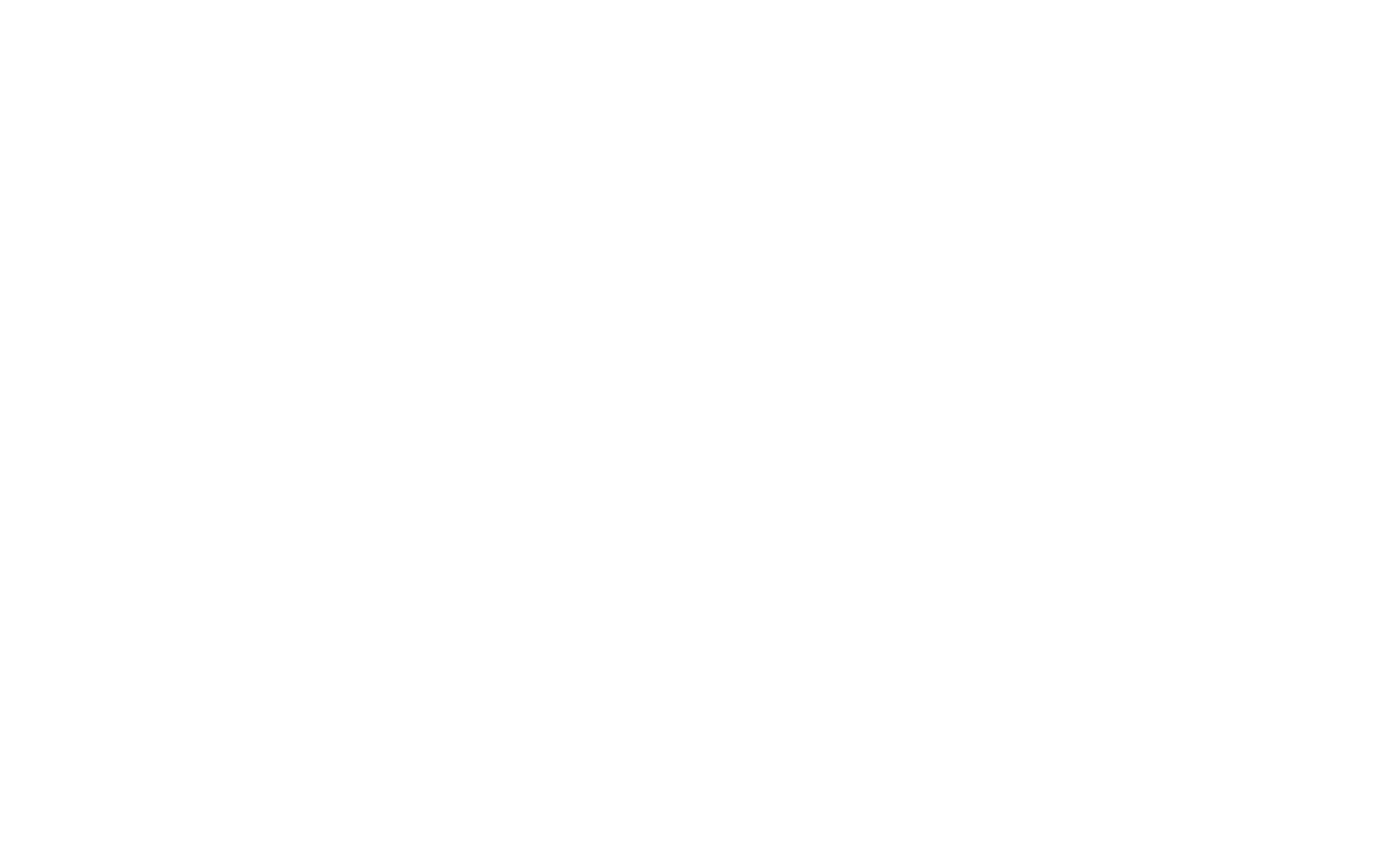$\frac{Q}{Q}$